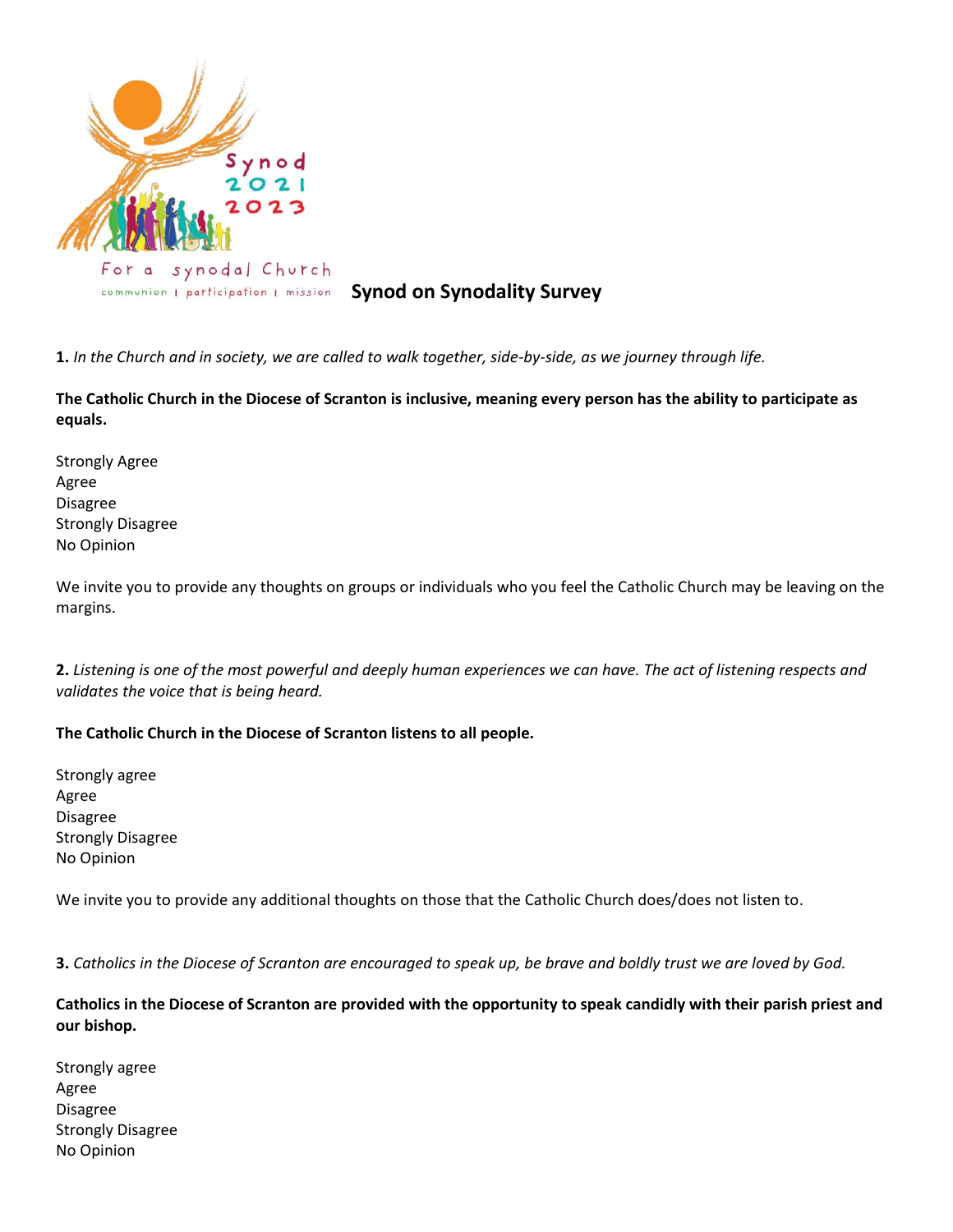We invite you to provide any additional thoughts on what enables or hinders people from speaking up about their hopes and concerns.

**4.** *One of the foundations of the Catholic faith is the belief that God is alive in each and every human person. For Christians, we are baptized and anointed with the Holy Spirit and are nourished by Christ in the Eucharist.*

# **The celebration of the Mass inspires me toward a more joyful and holier life.**

Strongly agree Agree Disagree Strongly Disagree No Opinion

We invite you to provide any additional thoughts on how prayer and/or Masses do or do not inspire you.

**5.** *Every Catholic has a responsibility to participate actively in the mission of the Catholic Church, sharing the Good News of Jesus Christ.*

### **The Catholic Church in the Diocese of Scranton is succeeding in the following areas of its mission:**

Strongly Agree Agree Disagree Strongly Disagree

- **Leading People to a Deeper Relationship with God**
- **Educating People of All Ages in the Faith**
- **Helping the Poor, Lonely and Vulnerable**
- **Welcoming Immigrants, Refugees and Other Newcomers**
- **Being Compassionate to those in Prison**
- **Ensuring Racial Equality**
- **Promoting Pro-Life Issues**
- **Protecting Human Rights**
- **Caring for the Environment**
- **Supporting Families**

We invite you to provide any additional thoughts on where the mission of the Church is in need of greater focus.

**6.** *From Pope Saint Paul VI to Pope Francis, successive popes have actively called the People of God to be a Church in dialogue. Through dialogue, all of the Christian faithful shape the way the Church achieves her mission.*

**Catholics in the Diocese of Scranton are provided with the opportunity to discuss, debate and dialogue about the future direction of the church.**

Strongly agree Agree Disagree Strongly Disagree No Opinion

We invite you to provide any additional thoughts on the places and opportunities that our church does or does not offer for constructive dialogue.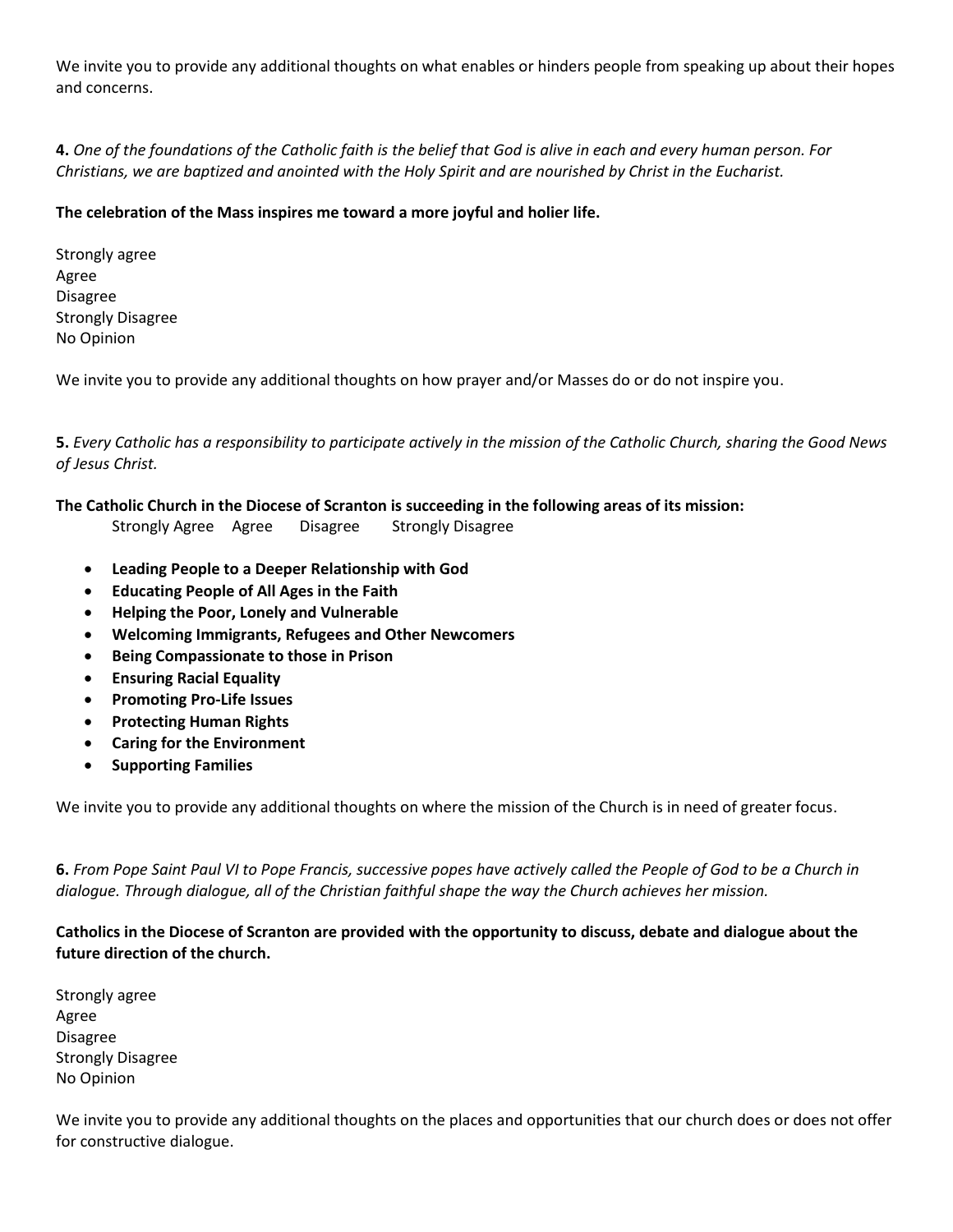**7.** *Christ calls all His disciples, united by Baptism, to work side-by-side with diverse groups and other faith communities.*

**It is a priority of the Catholic Church in the Diocese of Scranton to work with other faith communities in promoting the well-being of all.**

Strongly agree Agree Disagree Strongly Disagree No Opinion

We invite you to provide any additional thoughts on the way the Catholic Church could interact with other Christian denominations and/or individuals with no faith tradition.

**8.** *Through Baptism and Confirmation, the mission of the Catholic Church belongs to all the Christian faithful. Everyone is called to play an active role.*

**All Catholics, including young people, lay men and lay women, are challenged to use their gifts and talents in the life of the Church.**

Strongly agree Agree Disagree Strongly Disagree No Opinion

We invite you to provide any additional thoughts on how people are/are not invited to participate in the life of the Church.

**9.** *The Christian faith is accessible to everyone. Because the mission of the Catholic Church belongs to the Church's members, every voice has a right to be heard.*

**In making important decisions, the Catholic Church in the Diocese of Scranton is transparent and accountable in its decision-making processes.**

Strongly agree Agree Disagree Strongly Disagree No Opinion

We invite you to provide any additional thoughts on the decision-making process that the church uses and how it can be improved.

**10.** *The Church's Tradition, received from the Apostles, carries the Christian faith through history. A synod is meant to identify the needs, challenges and opportunities of the present moment.*

**While respecting Tradition, the Catholic Church in the Diocese of Scranton is responsive to the needs, challenges and opportunities at the present moment.**